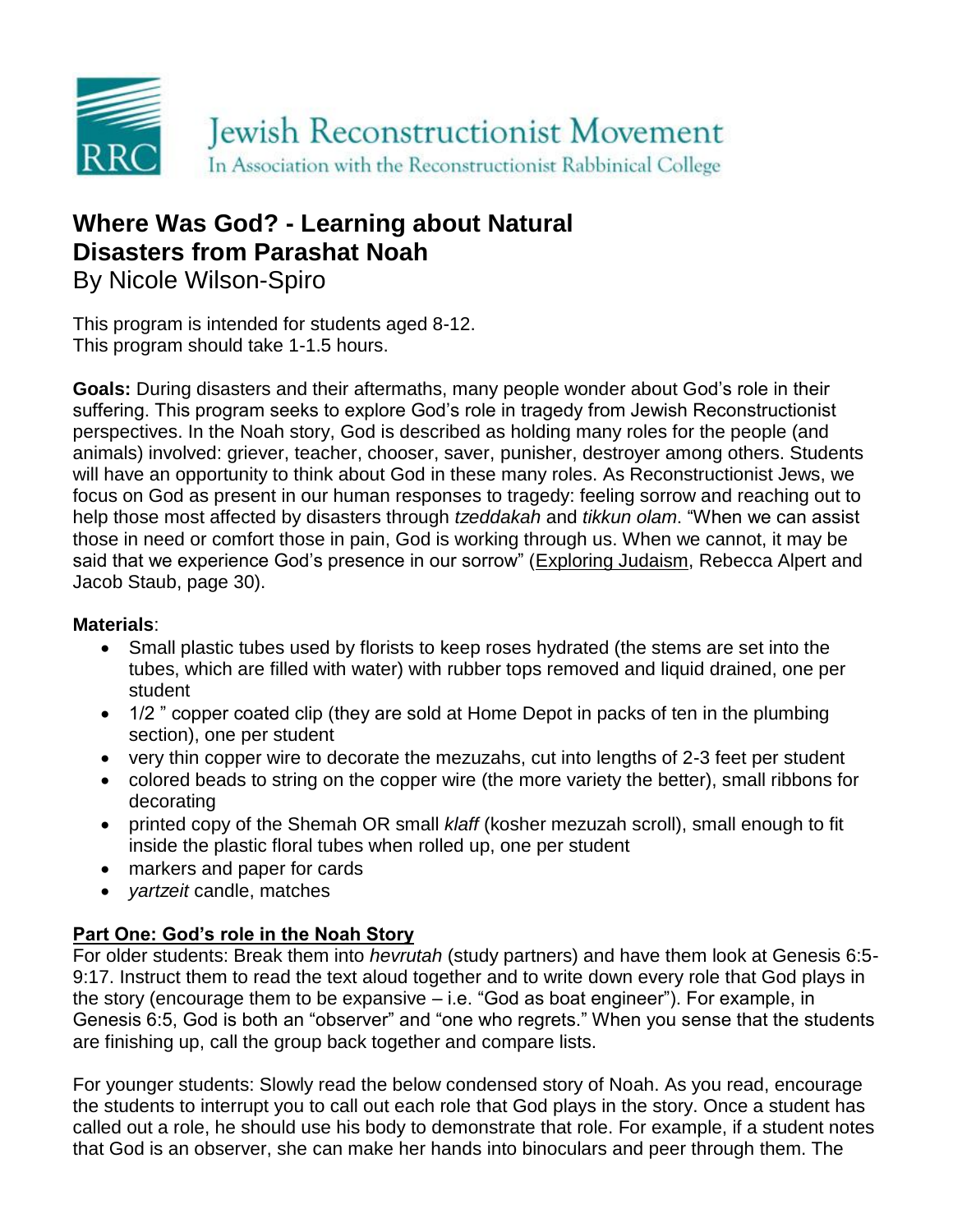student remains frozen in that role until he notes a new role in the story for God and moves his body to demonstrate that role. At the end of the story, have the students look around at the many roles God plays in the story.

(Make sure students listen or read carefully: I found, among others, God as griever, God as teacher, God as chooser, God as saver, God as punisher, God as destroyer, God as one who regrets …)

For both younger and older students: Looking at your lists (older students) or around the room at your peers (younger students):

- Can you summarize the roles God plays in the Biblical story?
- Can God, like us, play many roles or is one role God's true role?
- Which of these roles are similar to the ways you currently think or used to think about God?
- Are there ways you think about God that are missing in the story?

## **The Condensed Story of Noah:**

God saw how wicked people were and how they were always plotting evil, and God regretted that God had made people on earth, and God's heart was saddened. God said, "I will erase from the earth the people whom I created – people together with beasts, creeping things, and birds of the sky; for I regret that I made them." But Noah found favor with God. Noah was a righteous man, blameless in his generation. When God saw how corrupt the earth was, God said to Noah, "I have decided to end animals because the earth is filled with lawlessness because of them: I am about to destroy them with the earth. Make yourself an ark; make it with gopher wood with compartments and cover it inside and outside with pitch (to make it waterproof). You should make it three hundred cubits long, fifty cubits wide and thirty cubits high. I am about to bring the Flood to destroy all animals under the sky; everything on earth will die. But I will make a covenant with you, and you should go into the ark with your sons, your wife and your sons' wives. And of all the animals, you should take two of each into the ark to keep alive with you."

Noah did just as God had commanded him. Noah and his family went into the ark. All the fountains of the great deep burst apart, and the floodgates of the sky broke open. The rain fell on the earth forty days and forty nights. The water swelled, and the ark drifted on the waters, and the water covered all the highest mountains everywhere, and all the animals that lived on the earth died – people, cattle, creeping things and birds of the sky. Only Noah was left, and those with him in the ark.

God spoke to Noah, saying, "Come out of the ark, together with your family. Bring out all the animals that are with you and let them swarm the earth." So Noah came out together with his family. Then Noah built an altar to God and offered burnt offerings on the altar. God smelled the pleasing odor and said to Godsself, "Never again will I doom the earth because of people, since the people's hearts are evil from their youth, and never again will I destroy every living being as I have done. For all the days of the earth, seedtime and harvest, cold and heat, summer and winter, day and night will not stop." Then God said to Noah, "I now establish my covenant with you and your children to come and with every living thing that is with you – birds, cattle and every wild beast as well. Never again will all animals be cut off by the waters of a flood and never again will there be a flood to destroy the earth. God set a rainbow in the clouds and said, "This is the sign that I set for the covenant between Me and you. When I bring clouds over the earth and the rainbow appears in the clouds, I will remember My covenant between Me and You and every animal<sup>"</sup>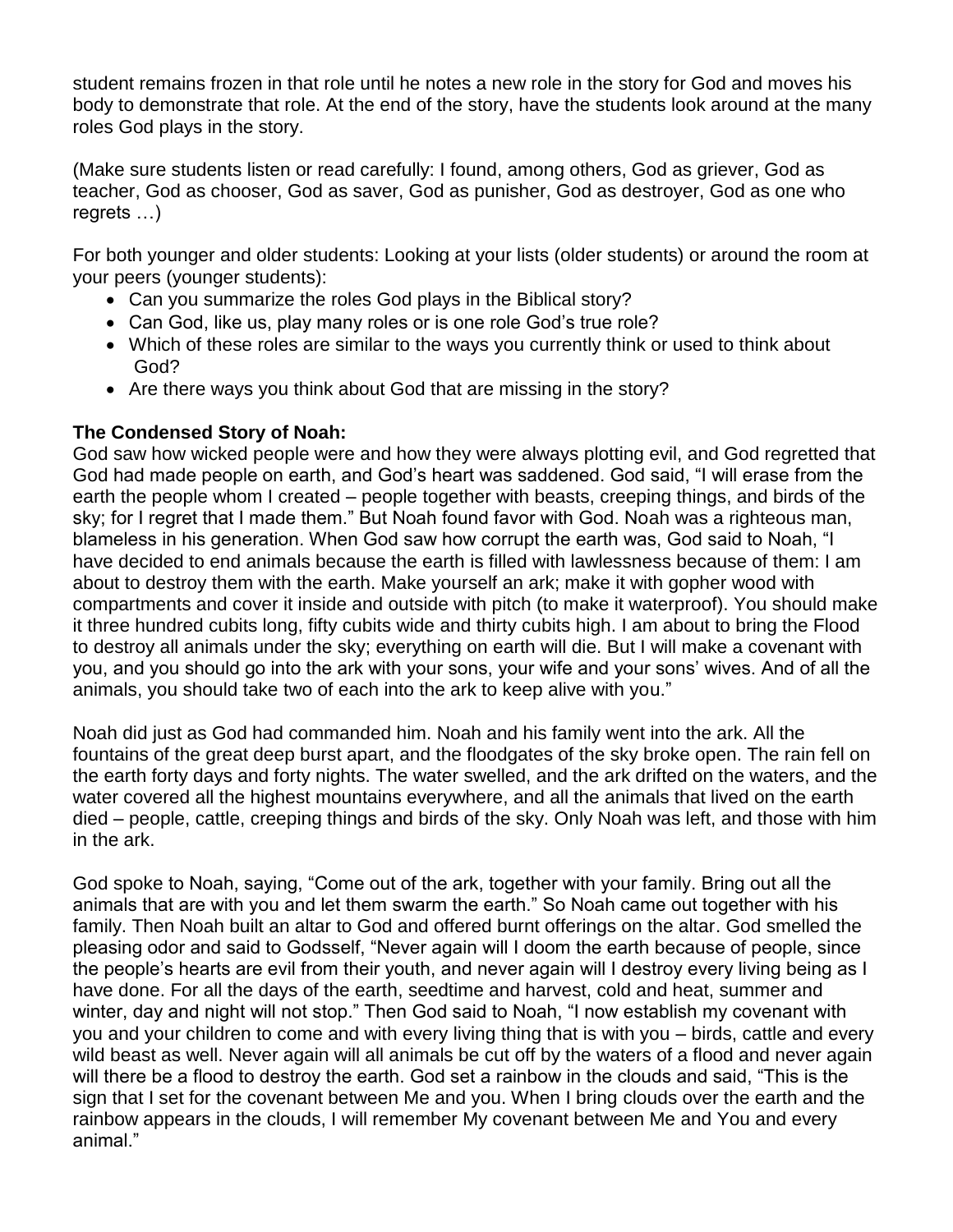### **Part Two: God in our Suffering**

Before the flood, God told Noah, "Go into the ark with all your household." Finally, one year after the flood had begun, Noah removed the covering of the ark and saw that the earth was dry, and God told Noah, "Come out of the ark, together with your wife, your sons and your sons' wives." In Genesis Rabbah (*midrash* from the rabbinic period), the rabbis wondered why God had to tell Noah to come out of the ark, since he saw for himself that he land was dry.

**Bibliodramatic Exercise**: Have the students take turns being Noah, explaining why Noah doesn't come out of the ark on his own, once he sees that the ground is dry. It might be fun to have one student be God, telling Noah to come out, while Noah hides partially behind (the ark's) door and explains why he doesn't want to. Alternatively you can have Noah explain to his wife why he doesn't think they should come out yet, even though the ground appears to be dry.

(Encourage students to use the first person voice when they are playing any of the characters: "I don't want to come out because…" Students do not have to be male to play Noah or female to play to Noah's wife.)

**Discussion:** The authors of Genesis Rabbah thought that Noah was too afraid or sad to leave the ark until God promised that God would not bring another flood. (They also thought that Noah didn't want to give up his position of being in charge of all the animals in the world) (Genesis Rabbah 34:6). The students also probably will suggest that Noah was too afraid or too sad to come out of the ark during their bibliodramatic exercise. Similarly, our Torah text says that God's heart was saddened when God saw the problems on earth. In Genesis Rabbah, Rabbi Joshuah ben Levi suggests that God mourned for God's earth for seven days before God destroyed the world with the Flood (Genesis Rabbah 27:4).

Give students an opportunity to share if they have ever personally experienced a natural disaster or other trauma. If students want to, allow them to talk about how hearing about Katrina and the earthquake in Pakistan and other disasters made them feel.

#### **Discussion Conclusion:**

- Why does Noah eventually leave the ark?
- What are some ways we can "come out of the ark" and keep living, despite our fears and our sadness? Talk about it with friends and family, draw about it, pray …

## **Part Three: God Working Through Us**